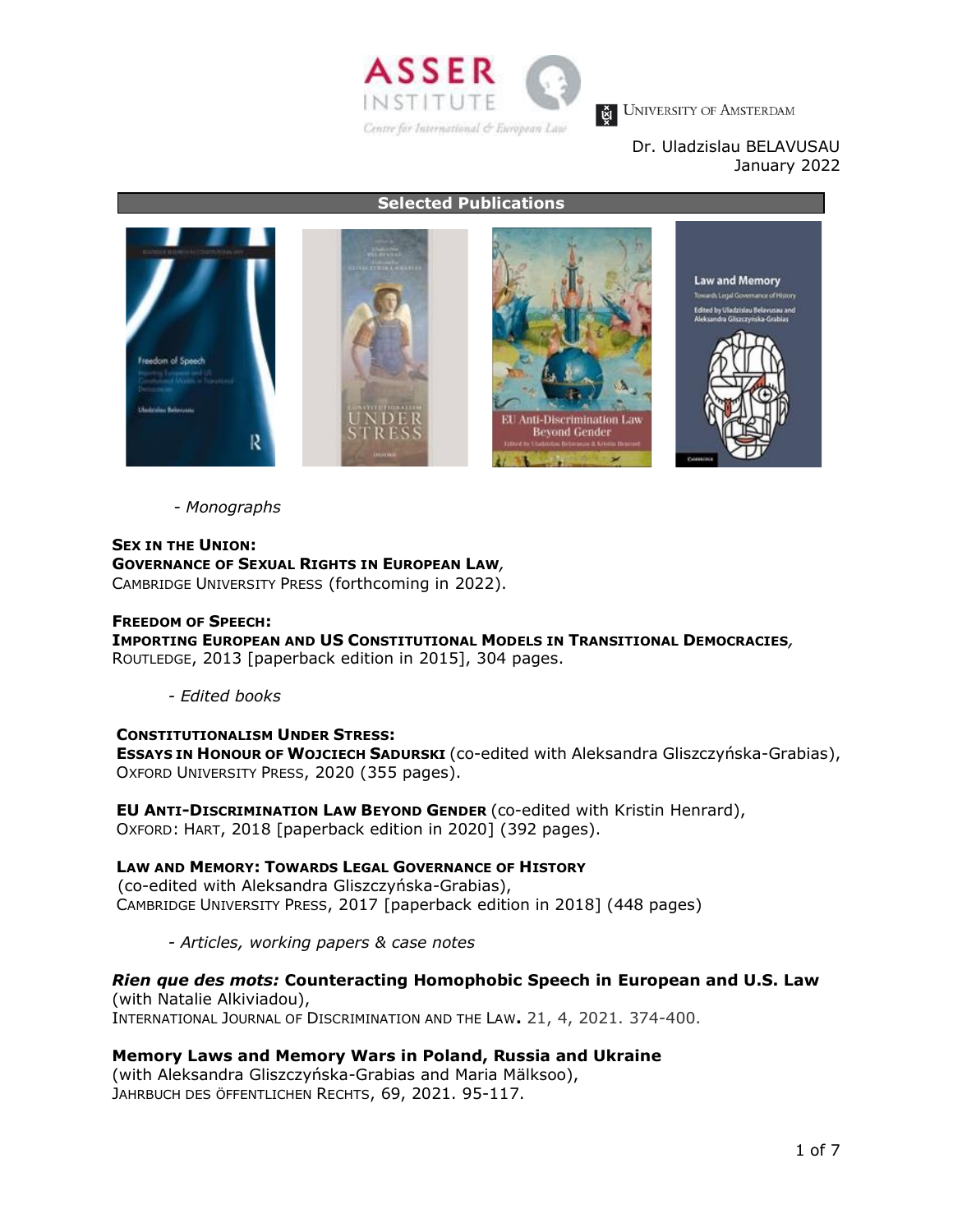

Dr. Uladzislau BELAVUSAU January 2022

**Mnemonic Constitutionalism in Central and Eastern Europe** (with Aleksandra Gliszczyńska-Grabias), EUROPEAN PAPERS, 5, 3, 2020. 1231-1246.

**The** *NH* **Case: On the "Wings of Words" in EU Anti-Discrimination Law,** EUROPEAN PAPERS, 5, 2, 2020. 1001-1020.

**Mnemonic Constitutionalism and Rule of Law in Hungary and Russia,** INTERDISCIPLINARY JOURNAL OF POPULISM, 1, 1, 2020. 16-29.

**After the Celebration: Marriage Equality in EU Law post-***Coman* **in Eight Questions and Some Further Thoughts** (with Dimitry Kochenov), MAASTRICHT JOURNAL OF EUROPEAN & COMPARATIVE LAW, 27, 5, 2020. 549-572.

**The Remarkable Rise of "Law and Historical Memory" in Europe: Theorizing Tendencies and Prospects in Recent Literature** (with Aleksandra Gliszczyńska-Grabias), JOURNAL OF LAW AND SOCIETY, 47, 2, 2020. 325-338.

**Same-Sex Spouses: More Free Movement but What about Marriage?** (with Dimitry Kochenov), COMMON MARKET LAW REVIEW*,* 57, 1, 2020. 227-242.

**The Rise of Memory Laws in Poland: An Adequate Tool to Counter Historical Disinformation**,

SECURITY AND HUMAN RIGHTS*,* 29, 2019. 36-54.

**A Bird's Eye View on EU Anti-Discrimination Law: The Impact of the 2000 Equality Directives** (with Kristin Henrard), GERMAN LAW JOURNAL*,* 20, 5, 2019. 614-636.

**Coming up Short: Police-Women and Indirect Height Discrimination in EU Law**, INTERNATIONAL LABOUR RIGHTS CASE LAW*,* 4, 2019. 218-22.

**La criminalisation de l'expression historique en Pologne : la loi mémorielle de 2018**  (with Anna Wójcik), ARCHIVES DE POLITIQUE CRIMINELLE*,* 40, 2018. 175-188.

**Memory Laws: Mapping A New Subject in Comparative Law and Transitional Justice**  (with Aleksandra Gliszczyńska-Grabias), T.M.C ASSER INSTITUTE RESEARCH PAPER*,* 3, 2017. 3-28.

**Introductory Note to** *Perinçek v. Switzerland* **(2015): Judgement of the Grand Chamber (ECtHR)**,

INTERNATIONAL LEGAL MATERIALS*,* 55, 2016. 627-629.

**Towards EU Sexual Risk Regulation: Restrictions on Blood Donation as Infringement of Active Citizenship**,

EUROPEAN JOURNAL OF RISK REGULATION*,* 2016, 7*,* 4, 2016. 801-809.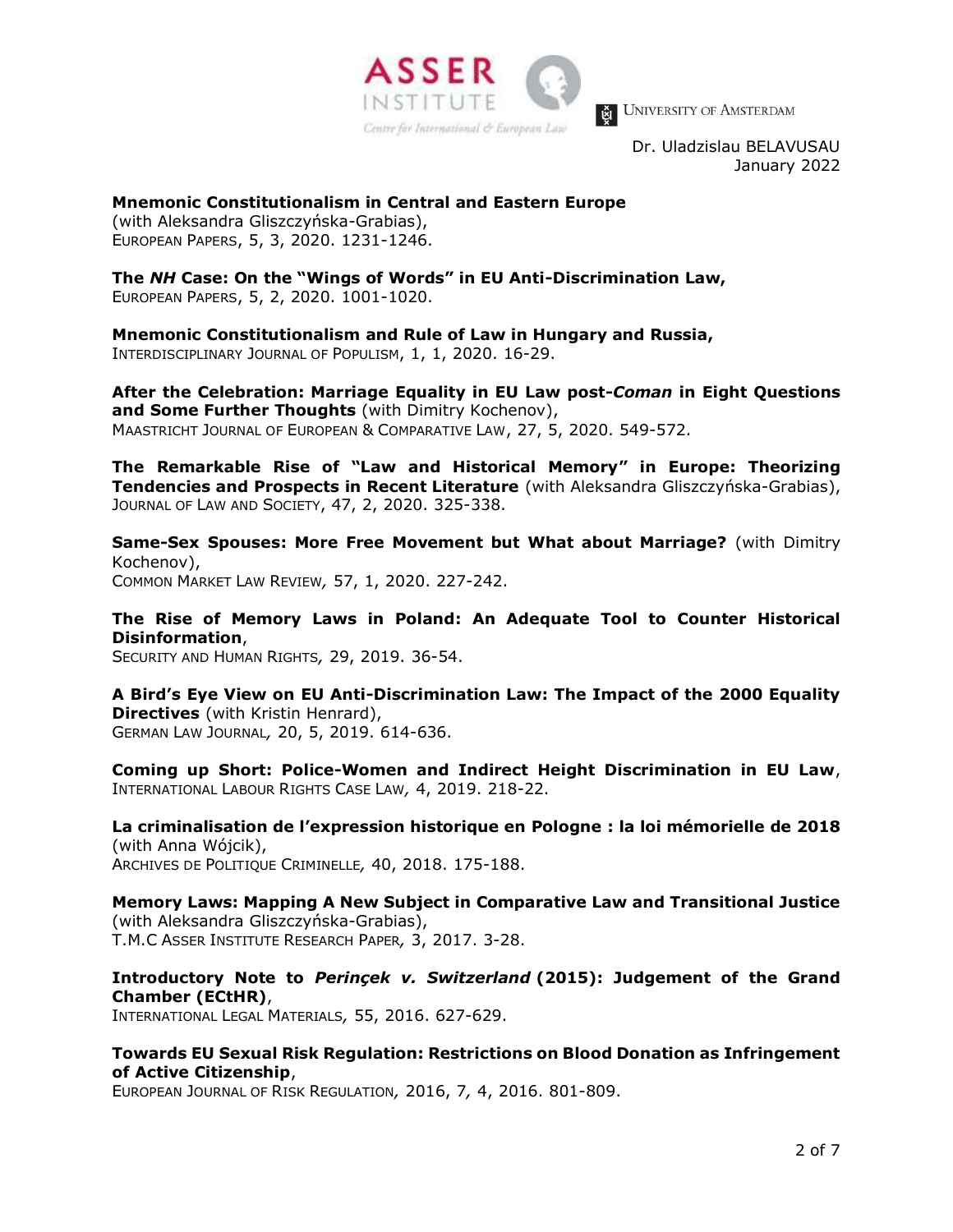

Dr. Uladzislau BELAVUSAU January 2022

**Kirchberg Dispensing the Punishment: Inflicting "Civil Death" on Prisoners in**  *Onuekwere* **(C-387/12) and** *M.G.* **(C-400/12)** (with Dimitry Kochenov), EUROPEAN LAW REVIEW*,* 41, 4, 2016. 557-577.

**On the "Entry" Options for the "Right to Love": Federalizing Litigation Opportunities for LGBT Plaintiffs in Europe** (with Dimitry Kochenov), EUI WORKING PAPER, 9, 2016. 1-16.

**Az emlékezettörvények és a szólásszabadság: A történelem jogi szabályozása az európai jogban** *(translated into Hungarian)*, IN MEDIAS RES, 2, 2015. 248-269.

**A Penalty for Homophobia from EU Non-Discrimination Law:** *Asociaţia ACCEPT,* COLUMBIA JOURNAL OF EUROPEAN LAW, 21, 2 2015. 353-381.



This article was conferred the MARCO BIAGI AWARD for best paper by the *INTERNATIONAL ASSOCIATION OF LABOUR LAW JOURNALS.*

# **Sex beyond the Internal Market: Towards EU Sexual Citizenship**,

EUI WORKING PAPER, 6, 2015. 1-18.

# **Hate Speech and Constitutional Democracy in Eastern Europe: Transitional and Militant?**,

ISRAEL LAW REVIEW, 47, 1, 2014. 27-61.

# **Historical Revisionism in Comparative Perspective: Law, Politics, and Surrogate Mourning**,

EUI WORKING PAPER, 12, 2013. 1-31.

# *Commission v. Hungary***: On Age Discrimination and Beating Dead Dogs**,

COMMON MARKET LAW REVIEW*,* 50, 4, 2013. 1145–1160.

# **Fighting Hate Speech through EU Law**,

AMSTERDAM LAW FORUM, 4,1, 2012. 20-45.

# **Baltic Interests before the European Court of Justice,**

in Tatjana Evas (ed.), EUROPEAN INTEGRATION FROM THE BALTIC PERSPECTIVE, RECON Report, 2011. 66-77.

# **Art, Pornography and Foucauldian Reconstruction of Comparative Law,**

MAASTRICHT JOURNAL OF EUROPEAN AND COMPARATIVE LAW, 17, 3, 2010. 252-280.

# **Instrumentalization of Freedom of Expression in Postmodern Legal Discourses,**

EUROPEAN JOURNAL OF LEGAL STUDIES, 3, 1, 2010. 147-170.

# **Sex in the Union: EU Law, Taxation and the Adult Industry,**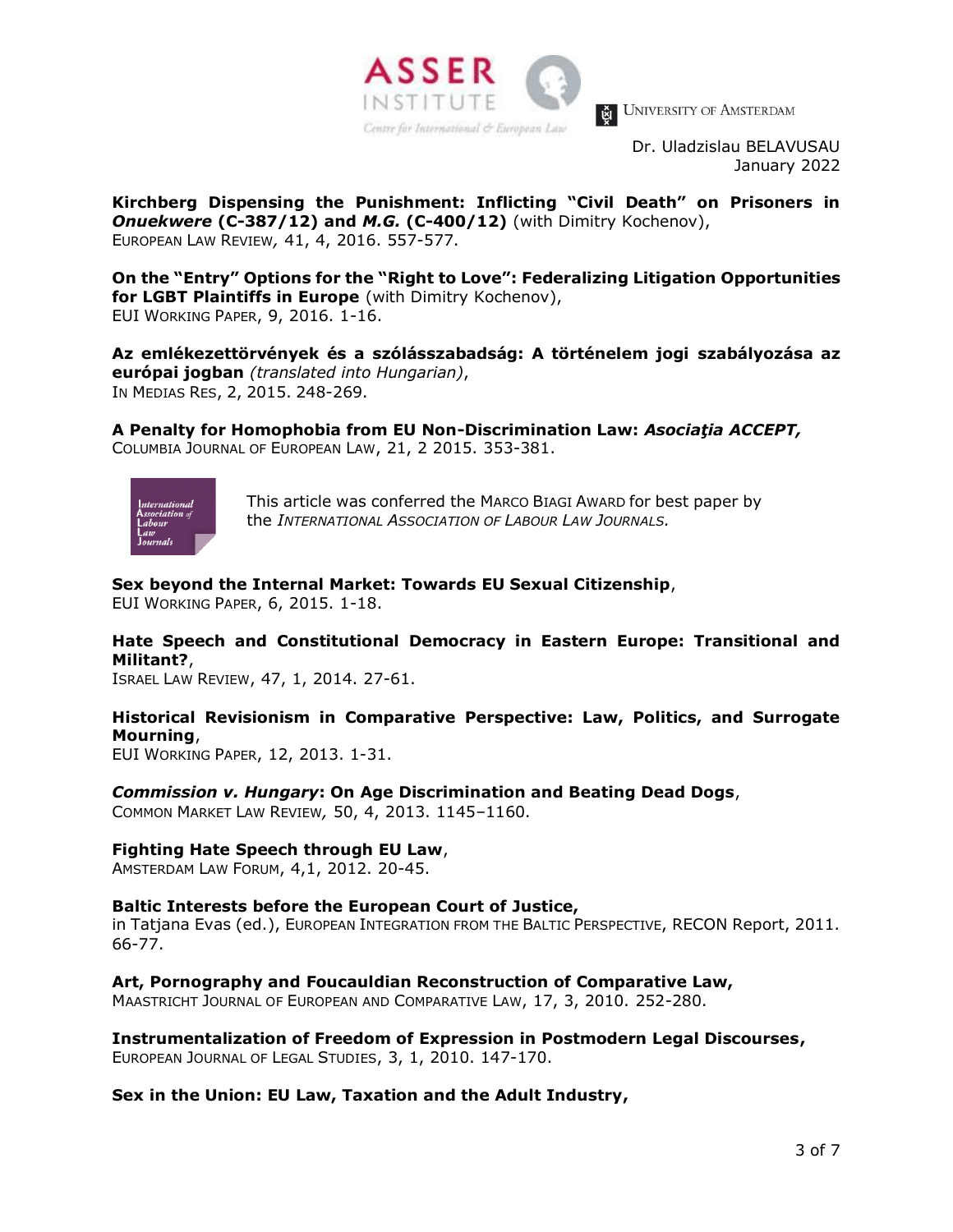

Dr. Uladzislau BELAVUSAU January 2022

EUROPEAN LAW REPORTER, 4, 2010. 144-150.

**A** *Dernier Cri* **from Strasbourg: An Ever Formidable Challenge of Hate Speech,**  EUROPEAN PUBLIC LAW, 16, 3, 2010. 373-389.

**Judicial Epistemology of Free Speech through the Lenses of Ancient Rhetoric,**  INTERNATIONAL JOURNAL FOR THE SEMIOTICS OF LAW, 23, 2, 2010. 165-183.

**From Lëtzebuerg to Luxembourg: EU Law, Non-Discrimination and Pregnancy,**  EUROPEAN LAW REPORTER, 2, 2010. 45-49.

**The Case of** *Laval* **in the Context of the Post-Enlargement EC Law Development,**  GERMAN LAW JOURNAL, 9, 12, 2008. 1279-1308.

- *Book chapters* 

# **"Law and the Politics of Memory",**

in Maria Mälksoo (ed.), HANDBOOK ON THE POLITICS OF MEMORY, Edward Elgar (forthcoming in 2022).

#### **"Memory Laws"** (with Marina Bán),

in Stefan Berger, Berber Bevernage & Edward Wang (eds.), BLOOMSBURY HISTORY: THEORY AND METHOD, Bloomsbury Publishing (forthcoming in 2022).

**"Academic Legacy of Wojciech Sadurski, Rule of Law, and Mnemonic Constitutionalism in Central and Eastern Europe"** (with A. Gliszczyńska-Grabias), in U. Belavusau & A. Gliszczyńska-Grabias (eds.), CONSTITUTIONALISM UNDER STRESS, Cambridge University Press, 2020. 1-17.

#### **"Posponer los cambios de nombre de las calles tras la transición a la democracia: lecciones legales de Polonia"** (con Anna Wójcik),

in J. Guixé, J. Alfonso Carballés, R. Conesa (eds.), DIEZ AÑOS DE LEYES Y POLÍTICAS DE MEMORIA (2007-2017), Ediciones La Catarata, Madrid, 2019. 27-39.

#### **"The Impact of the 2000 Equality Directives on EU Anti-Discrimination Law: Achievements and Pitfalls"** (with Kristin Henrard),

in U. Belavusau & K. Henrard (eds.), EU ANTI-DISCRIMINATION LAW BEYOND GENDER*,* Oxford: Hart, 2018. 1-37.

#### **"Memory Laws: Mapping A New Subject in Comparative Law and Transitional Justice"** (with Aleksandra Gliszczyńska-Grabias),

in U. Belavusau & A. Gliszczyńska (eds.), LAW AND MEMORY: TOWARDS LEGAL GOVERNANCE OF HISTORY*,* Cambridge University Press, 2017. 1-26.

# **"EU Sexual Citizenship: Sex Beyond the Internal Market"**,

in Dimitry Kochenov (ed.), EU CITIZENSHIP AND FEDERALISM: THE ROLE OF RIGHTS, Cambridge University Press, 2017. 417-442.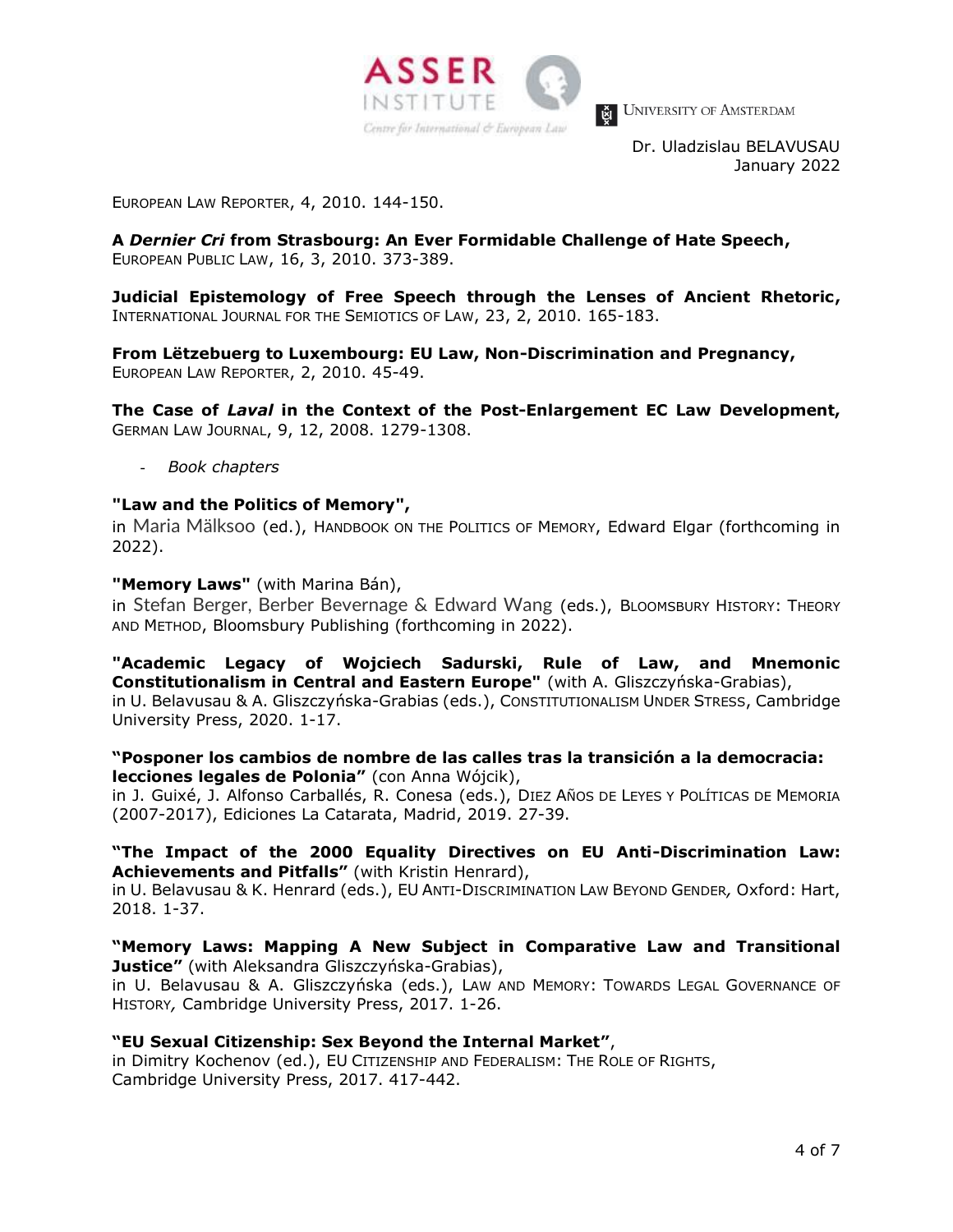

Dr. Uladzislau BELAVUSAU January 2022

# **"Pornografia i Prawo: od Drugiego Przykazania do Pierwszej Poprawki"**,

in Mateusz M. Bieczyński & Andrzej Jakubowski (eds.), PRAWO WOBEC EROTYKI W SZTUCE ORAZ PORNOGRAFII*,* Silva Rerum, 2016. 77-122 *(translated into Polish)*.

# **"Federalizing Litigation Opportunities for LGBT Plaintiffs in Europe"**

(with Dimitry Kochenov), in Koen Slootmaeckers, Peter Vermeersch & Heleen Touquet (eds.), THE EU ENLARGEMENT AND GAY POLITICS: THE IMPACT OF EASTERN ENLARGEMENT ON RIGHTS, ACTIVISM AND PREJUDICE, Palgrave, 2016. 69-96.

# **"Arte, Pornografia e a Reconstrução Foucaultiano do Direito Comparado"**,

in José Adércio Leite Sampaio (ed.), LIBERDADE DE EXPRESSÃO NO SÉCULO XXI*,* Del Rey, 2016. 185-227 *(translated into Portuguese)*.

**"Memory Laws and Freedom of Speech: Governance of History in European Law"**, in András Koltay (ed.), COMPARATIVE PERSPECTIVES ON THE FUNDAMENTAL FREEDOM OF EXPRESSION, Wolters Kluwer, 2015. 537-558.

**"Experts in Hate Speech Cases: Towards a Higher Standard of Proof in Strasbourg?"**, in Łukasz Gruszczyński & Wouter Werner (eds.), DEFERENCE IN INTERNATIONAL COURTS AND TRIBUNALS: STANDARD OF REVIEW AND MARGIN OF APPRECIATION*,* Oxford University Press, 2014. 254-271.

**"Anti-Roma Hate Speech in the Czech Republic, Hungary, and Poland"**, in Morag Goodwin & Paul De Hert (eds.), EUROPEAN ROMA INTEGRATION EFFORTS – A SNAPSHOT*,*  Brussels University Press, 2013. 141-181.

# **"Fighting Hate Speech through EU Law"**,

in Evelyn Ellis & Kristín Benediktsdóttir (eds.), EQUALITY INTO REALITY: ACTION FOR DIVERSITY AND NON-DISCRIMINATION*,* University of Iceland Press, 2012. 189-204.

# **"The Emerging Concepts of Social Rights in Belarus, Ukraine and Russia",**

PRAGUE YEARBOOK OF COMPARATIVE LAW 2010, 2011. 137-157.

- *Book reviews*

"On Ephemeral Memory Politics, Conservationist International Law and (In-)alienable Value of Art in Lucas Lixinski's **LEGALIZED IDENTITIES: CULTURAL HERITAGE LAW AND THE SHAPING OF TRANSITIONAL JUSTICE** (Cambridge University Press, 2021)", JERUSALEM REVIEW OF LEGAL STUDIES (forthcoming in 2022)

Book review of Moshe Cohen-Eliya & Iddo Porat, **PROPORTIONALITY AND CONSTITUTIONAL CULTURE** (Cambridge University Press, 2013), COMMON MARKET LAW REVIEW, 51, 4, 2014. 1305-1307.

- *Encyclopaedic entries*

# **LEGISLATIVE AND JUDICIAL POLITICS OF LGBT RIGHTS IN THE EUROPEAN UNION,**

in Don Haider-Markel (ed.), OXFORD ENCYCLOPEDIA OF LGBT POLITICS AND POLICY, Oxford University Press, 2021. 1-14.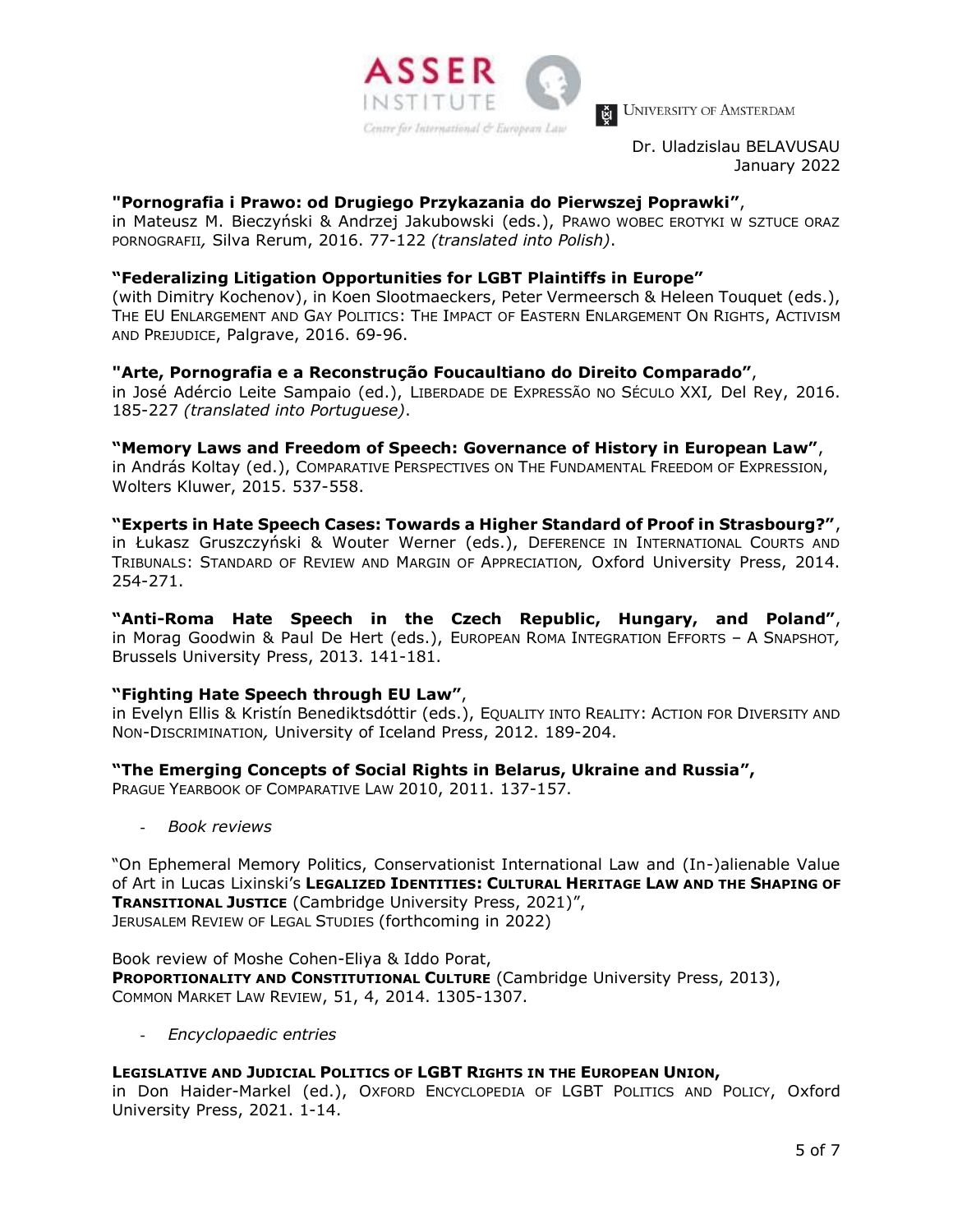

Dr. Uladzislau BELAVUSAU January 2022

#### **HATE SPEECH,**

in Raine Grote, Rüdiger Wolfrum & Frauke Lachenmann (eds.), THE MAX PLANK ENCYCLOPEDIA OF COMPARATIVE CONSTITUTIONAL LAW, Oxford University Press, 2017. 1-10.

#### **PORNOGRAPHY,**

in Andreas Joh. Wiesand, Kalliopi Chainoglou & Anna Śledzińska-Simon (eds.), CULTURE AND HUMAN RIGHTS – THE WROCLAW COMMENATRIES, De Gruyter, 2016. 240-243.

- *Articles in media, interviews and academic blogging*

**"Corona Constitutional #45: Europe's last dictator?"** (Uladzislau Belavusau interviewed by Maximilian Steinbeis), VERFASSUNGSBLOG: ON MATTERS CONSTITUTIONAL, <https://verfassungsblog.de/corona-constitutional-45-europas-letzter-diktator/> (19 August 2020).

**"Opinie: Minister Blok, neem stevig stelling in de kwestie Belarus (en gebruik die naam)",** DE VOLKSKRANT *(in Dutch)*,

[https://www.volkskrant.nl/columns-opinie/opinie-minister-blok-neem-stevig-stelling-in-de](https://www.volkskrant.nl/columns-opinie/opinie-minister-blok-neem-stevig-stelling-in-de-kwestie-belarus-en-gebruik-die-naam~b7738589/)[kwestie-belarus-en-gebruik-die-naam~b7738589/](https://www.volkskrant.nl/columns-opinie/opinie-minister-blok-neem-stevig-stelling-in-de-kwestie-belarus-en-gebruik-die-naam~b7738589/) (14 August 2020).

# **"The State of Denial Amidst a Military Parade: COVID-19 in Belarus"**

(with Maksim Karliuk), VERFASSUNGSBLOG: ON MATTERS CONSTITUTIONAL, [https://verfassungsblog.de/the-state-of](https://verfassungsblog.de/the-state-of-denial-amidst-a-military-parade-covid-19-in-belarus/)[denial-amidst-a-military-parade-covid-19-in-belarus/](https://verfassungsblog.de/the-state-of-denial-amidst-a-military-parade-covid-19-in-belarus/) (20 May 2020).

# **"Height Discrimination in EU Law: the Case of** *Kalliri* **(C-409/16) at the Court of Justice",**

EUROPEAN LAW BLOG, [https://europeanlawblog.eu/2018/06/11/height-discrimination-in-eu](https://europeanlawblog.eu/2018/06/11/height-discrimination-in-eu-law-the-case-of-kalliri-c-409-16-at-the-court-of-justice/)[law-the-case-of-kalliri-c-409-16-at-the-court-of-justice/](https://europeanlawblog.eu/2018/06/11/height-discrimination-in-eu-law-the-case-of-kalliri-c-409-16-at-the-court-of-justice/) (11 June 2018).

#### **"The Federal Rainbow Dream: On Free Movement of Gay Spouses under EU Law",**

VERFASSUNGSBLOG: ON MATTERS CONSTITUTIONAL, [https://verfassungsblog.de/the-federal](https://verfassungsblog.de/the-federal-rainbow-dream-on-free-movement-of-gay-spouses-under-eu-law/)[rainbow-dream-on-free-movement-of-gay-spouses-under-eu-law/](https://verfassungsblog.de/the-federal-rainbow-dream-on-free-movement-of-gay-spouses-under-eu-law/) (5 June 2018).

**"Renaming Streets: A Key Element of Identity Politics"** (with Anna Wójcik), NEW EAST EUROPE, 3, 4, 2018. 161-166. Also available at: <http://neweasterneurope.eu/2018/04/26/renaming-streets-key-element-identity-politics/>

**"Polish Memory Law: When History Becomes a Source of Mistrust"** (with Anna Wójcik), NEW EAST EUROPE, available at: [http://neweasterneurope.eu/2018/02/19/polish-memory-law](http://neweasterneurope.eu/2018/02/19/polish-memory-law-history-becomes-source-mistrust/)[history-becomes-source-mistrust/](http://neweasterneurope.eu/2018/02/19/polish-memory-law-history-becomes-source-mistrust/) (19 February 2018)

*"***Polen verkondigt met herinneringswet de teloorgang van zijn liberale democratie***" (in Dutch)*, VOLKSKRANT*,* available at: [https://beta.volkskrant.nl/columns-opinie/polen](https://beta.volkskrant.nl/columns-opinie/polen-verkondigt-met-herinneringswet-de-teloorgang-van-zijn-liberale-democratie~b937a921/)[verkondigt-met-herinneringswet-de-teloorgang-van-zijn-liberale-democratie~b937a921/](https://beta.volkskrant.nl/columns-opinie/polen-verkondigt-met-herinneringswet-de-teloorgang-van-zijn-liberale-democratie~b937a921/) (20 February 2018).

# *"***Final Thoughts on Mnemonic Constitutionalism***",*

VERFBLOG: ON MATTERS CONSTITUTIONAL*,* [https://verfassungsblog.de/final-thoughts-on-](https://verfassungsblog.de/final-thoughts-on-mnemonic-constitutionalism/)